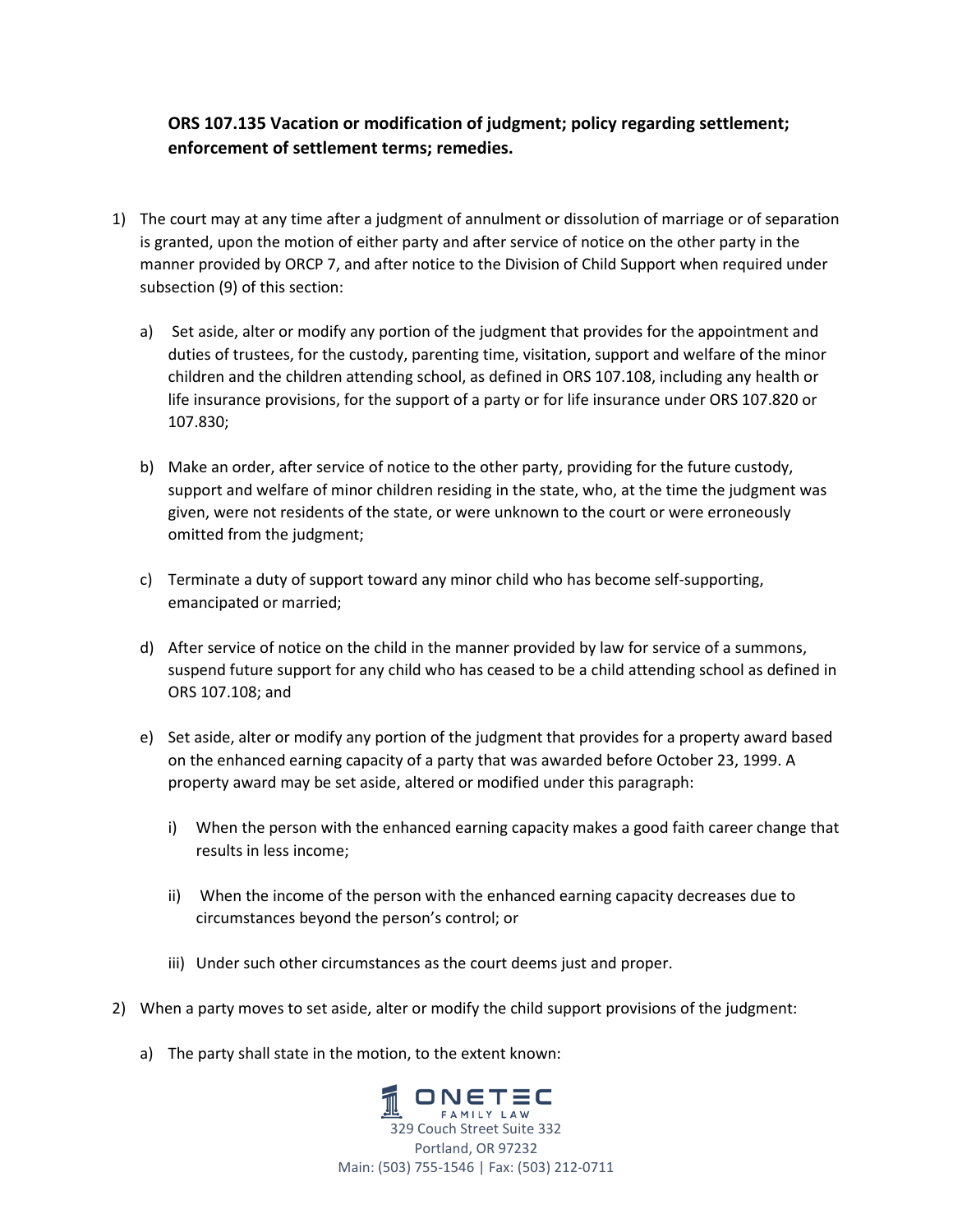- i) Whether there is pending in this state or any other jurisdiction any type of support proceeding involving children of the marriage, including one brought under ORS 25.287, 25.501 to 25.556, 107.431, 109.100, 125.025, 419B.400 or 419C.590 or ORS chapter 110; and
- ii) Whether there exists in this state or any other jurisdiction a support order, as defined in ORS 110.503, involving children of the marriage, other than the judgment the party is moving to set aside, alter or modify.
- b) The party shall include with the motion a certificate regarding any pending support proceeding and any existing support order other than the judgment the party is moving to set aside, alter or modify. The party shall use a certificate that is in a form established by court rule and include information required by court rule and paragraph (a) of this subsection.
- 3) In a proceeding under this section to reconsider the spousal or child support provisions of the judgment, the following provisions apply:
- 4) A substantial change in economic circumstances of a party, which may include, but is not limited to, a substantial change in the cost of reasonable and necessary expenses to either party, is sufficient for the court to reconsider its order of support, except that an order of compensatory spousal support may only be modified upon a showing of an involuntary, extraordinary and unanticipated change in circumstances that reduces the earning capacity of the paying spouse.
- 5) If the judgment provided for a termination or reduction of spousal support at a designated age in anticipation of the commencement of pension, Social Security or other entitlement payments, and if the obligee is unable to obtain the anticipated entitlement payments, that inability is sufficient change in circumstances for the court to reconsider its order of support.
- 6) If Social Security is considered in lieu of spousal support or partial spousal support, the court shall determine the amount of Social Security the party is eligible to collect. The court shall take into consideration any pension, retirement or other funds available to either party to effect an equitable distribution between the parties and shall also take into consideration any reduction of entitlement caused by taking early retirement.
- 7) In considering under this section whether a change in circumstances exists sufficient for the court to reconsider spousal or child support provisions of a judgment, the following provisions apply:
	- a) The court or administrator, as defined in ORS 25.010, shall consider income opportunities and benefits of the respective parties from all sources, including but not limited to:

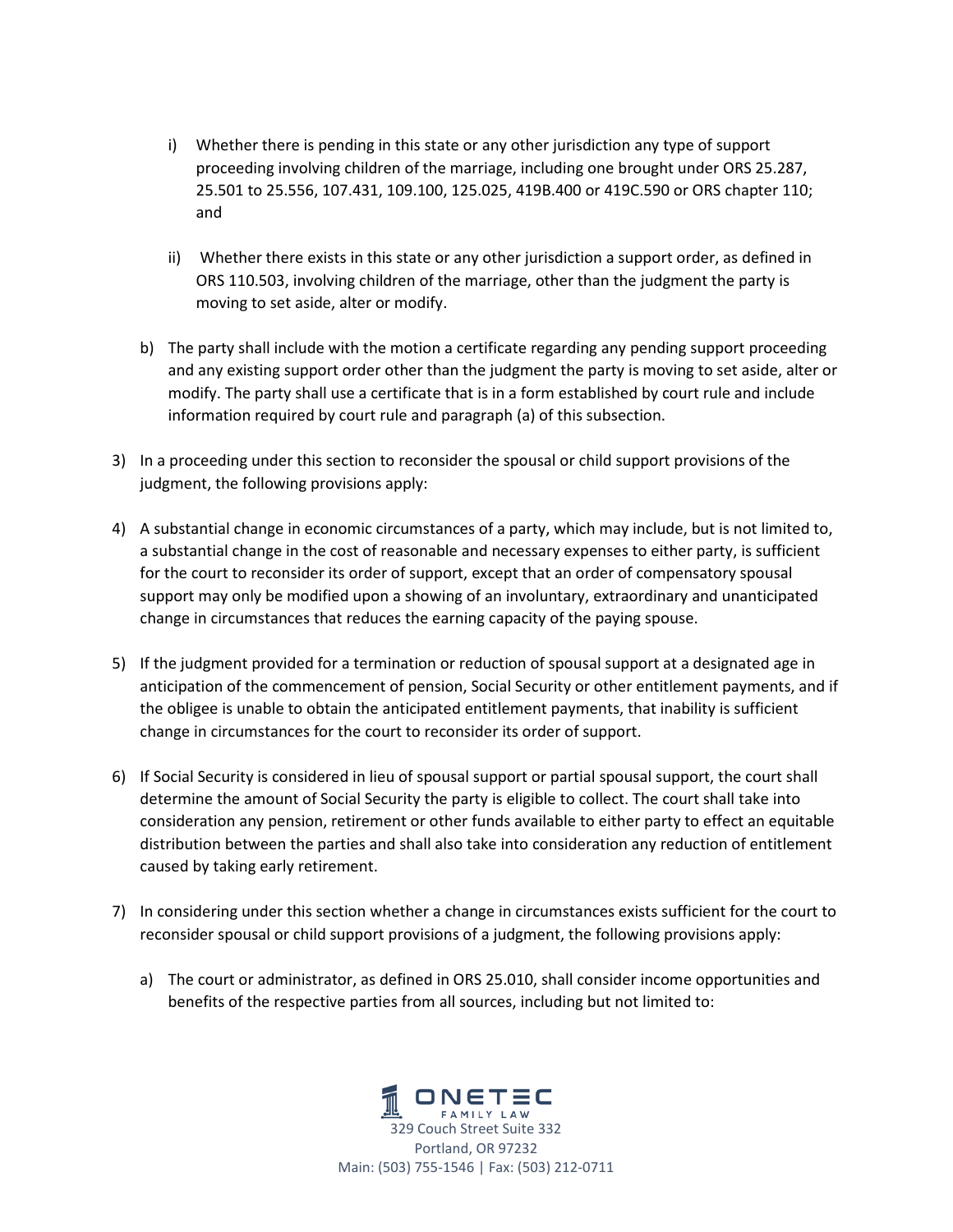- i) The reasonable opportunity of each party, the obligor and obligee respectively, to acquire future income and assets.
- ii) Retirement benefits available to the obligor and to the obligee.
- iii) Other benefits to which the obligor is entitled, such as travel benefits, recreational benefits and medical benefits, contrasted with benefits to which the obligee is similarly entitled.
- iv) Social Security benefits paid to a child, or to a representative payee administering the funds for the child's use and benefit, as a result of the obligor's disability or retirement if the benefits:
	- (1) Were not previously considered in the child support order; or
	- (2) Were considered in an action initiated before May 12, 2003.
- b) Apportioned Veterans' benefits or Survivors' and Dependents' Educational Assistance under 38 U.S.C. chapter 35 paid to a child, or to a representative payee administering the funds for the child's use and benefit, as a result of the obligor's disability or retirement if the benefits:
	- i) Were not previously considered in the child support order; or
	- ii) Were considered in an action initiated before May 12, 2003.
	- iii) An obligee's conviction for the attempted murder or conspiracy to commit the murder of the obligor qualifies as a change in circumstances sufficient for reconsideration of support provisions.
- c) If the motion for modification is one made by the obligor to reduce or terminate support, and if the obligee opposes the motion, the court shall not find a change in circumstances sufficient for reconsideration of support provisions, if the motion is based upon a reduction of the obligor's financial status resulting from the obligor's taking voluntary retirement, partial voluntary retirement or any other voluntary reduction of income or self-imposed curtailment of earning capacity, if it is shown that such action of the obligor was not taken in good faith but was for the primary purpose of avoiding the support obligation. In any subsequent motion for modification, the court shall deny the motion if the sole basis of the motion for modification is the termination of voluntarily taken retirement benefits and the obligor previously has been found not to have acted in good faith.
- d) The court shall consider the following factors in deciding whether the actions of the obligor were not in "good faith":

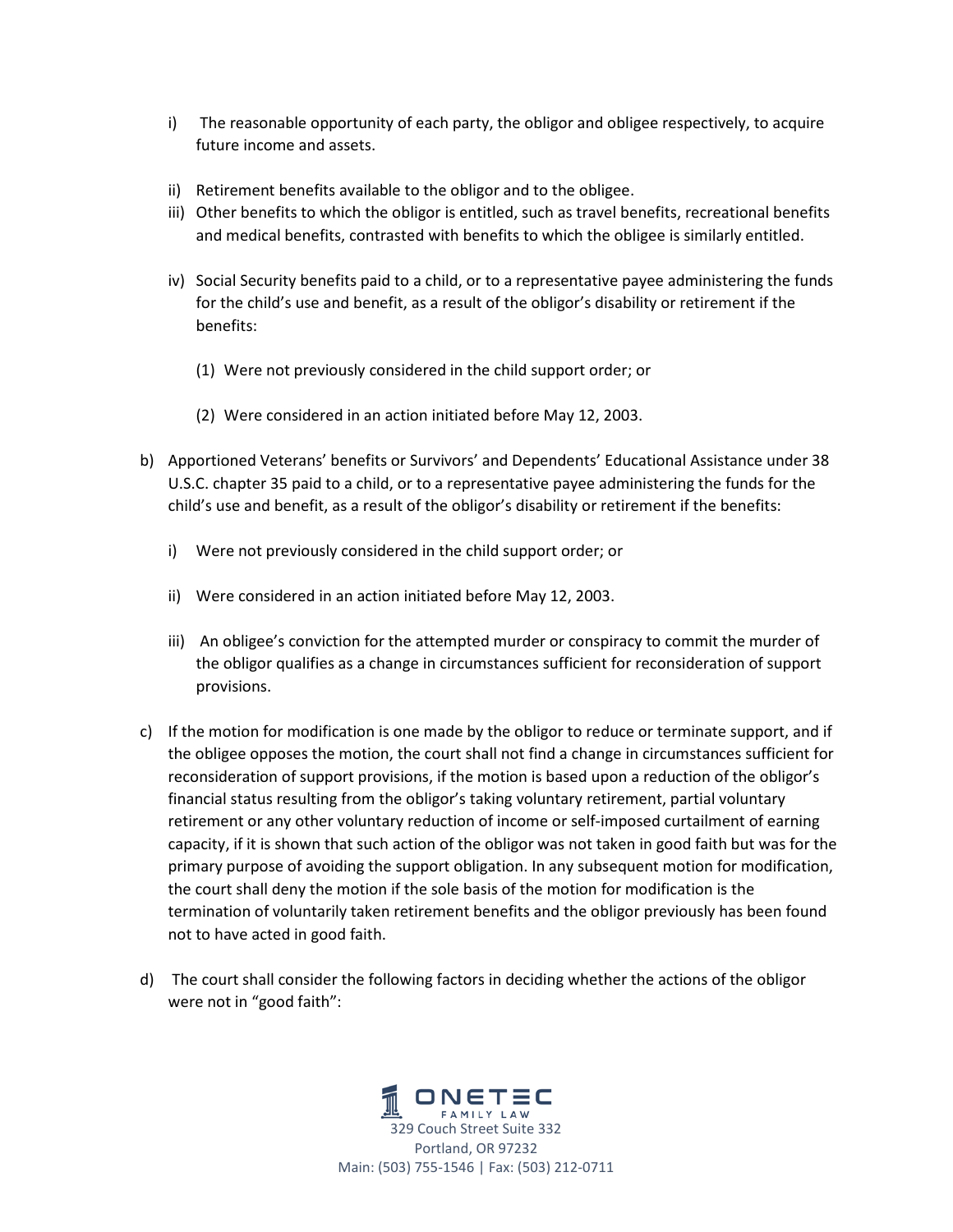- e) Timing of the voluntary retirement or other reduction in financial status to coincide with court action in which the obligee seeks or is granted an increase in spousal support.
- f) Whether all or most of the income producing assets and property were awarded to the obligor, and spousal support in lieu of such property was awarded to the obligee.
- g) Extent of the obligor's dissipation of funds and assets prior to the voluntary retirement or soon after filing for the change of circumstances based on retirement.
- h) If earned income is reduced and absent dissipation of funds or large gifts, whether the obligor has funds and assets from which the spousal support could have been paid.
- i) Whether the obligor has given gifts of substantial value to others, including a current spouse, to the detriment of the obligor's ability to meet the preexisting obligation of spousal support.
- 8) Upon terminating a duty of spousal support, a court shall make specific findings of the basis for the termination and shall include the findings in the judgment.
- 9) modification of child or spousal support granted because of a change of circumstances may be ordered effective retroactive to the date the motion for modification was served or to any date thereafter.
- 10) judgment is final as to any installment or payment of money that has accrued up to the time the nonmoving party, other than the state, is served with a motion to modify the judgment. The court may not modify any portion of the judgment that provides for any payment of money, either for minor children or for the support of a party, that has accrued before the motion is served. However:
	- a) The court may allow a credit against child support arrearages for periods of time, excluding reasonable parenting time unless otherwise provided by order or judgment, during which the obligor, with the knowledge and consent of the obligee or pursuant to court order, has physical custody of the child; and
	- b) The court may allow, as provided in the rules of the Child Support Program, a dollar‐for‐dollar credit against child support arrearages for any Social Security or Veterans' benefits paid retroactively to the child, or to a representative payee administering the funds for the child's use and benefit, as a result of an obligor's disability or retirement.
- 11) In a proceeding under subsection (1) of this section, the court may assess against either party a reasonable attorney fee and costs for the benefit of the other party. If a party is found to have acted in bad faith, the court shall order that party to pay a reasonable attorney fee and costs of the defending party.

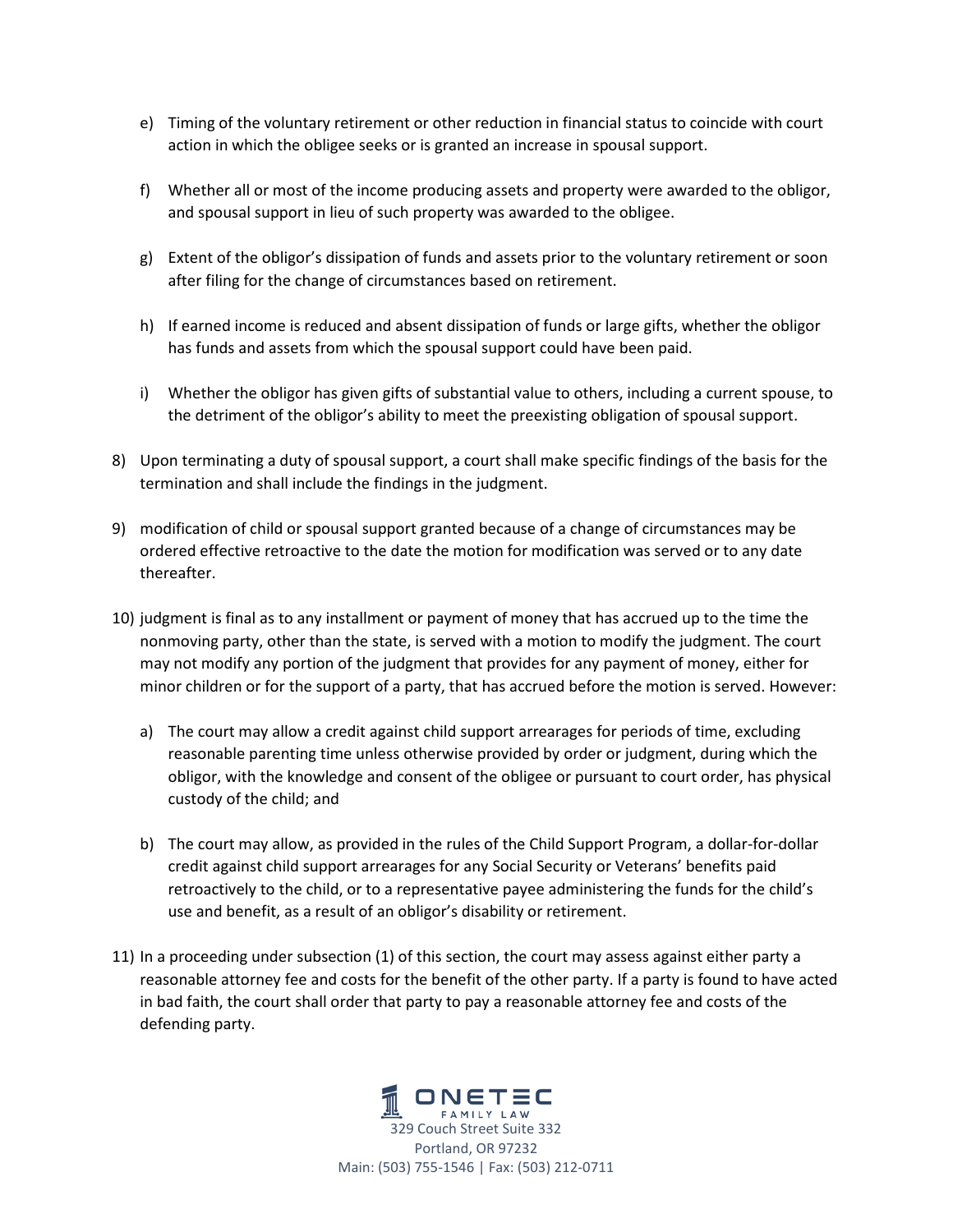12) Whenever a motion to establish, modify or terminate child support or satisfy or alter support arrearages is filed and the child support rights of one of the parties or of a child of both of the parties have been assigned to the state, a true copy of the motion shall be served by mail or personal delivery on the Administrator of the Division of Child Support of the Department of Justice or on the branch office providing support services to the county in which the motion is filed.

13)

- a) Except as provided in ORS 109.701 to 109.834, the courts of Oregon, having once acquired personal and subject matter jurisdiction in a domestic relations action, retain such jurisdiction regardless of any change of domicile.
- b) The courts of Oregon, in a proceeding to establish, enforce or modify a child support order, shall recognize the provisions of the federal Full Faith and Credit for Child Support Orders Act (28 U.S.C. 1738B).
- 14) In a proceeding under this section to reconsider provisions in a judgment relating to custody or parenting time, the court may consider repeated and unreasonable denial of, or interference with, parenting time to be a substantial change of circumstances.
- 15) In a proceeding under this section to reconsider provisions in a judgment relating to parenting time, the court may suspend or terminate a parent's parenting time with a child if the court finds that the parent has abused a controlled substance and that the parenting time is not in the best interests of the child. If a court has suspended or terminated a parent's parenting time with a child for reasons described in this subsection, the court may not grant the parent future parenting time until the parent has shown that the reasons for the suspension or termination are resolved and that reinstated parenting time is in the best interests of the child. Nothing in this subsection limits the court's authority under subsection (1)(a) of this section.
- 16) In a proceeding under this section to reconsider provisions in a judgment relating to custody, temporary placement of the child by the custodial parent pursuant to ORS 109.056 (3) with the noncustodial parent as a result of military deployment of the custodial parent is not, by itself, a change of circumstances. Any fact relating to the child and the parties occurring subsequent to the last custody judgment, other than the custodial parent's temporary placement of the child pursuant to ORS 109.056 (3) with the noncustodial parent, may be considered by the court when making a change of circumstances determination.
- 17) Within 30 days after service of notice under subsection (1) of this section, the party served shall file a written response with the court.



18)